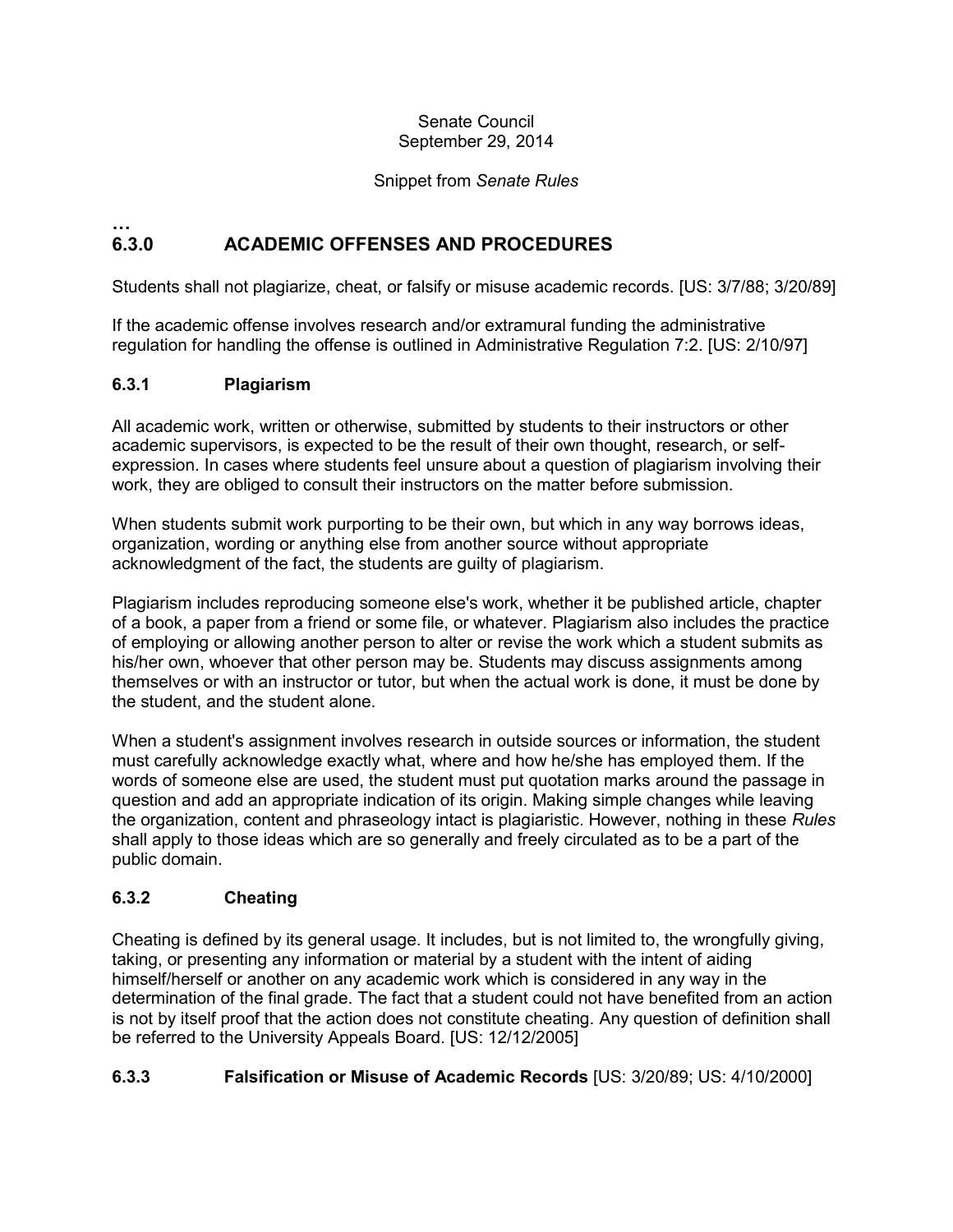Maintaining the integrity, accuracy, and appropriate privacy of student academic records is an essential administrative function of the University and a basic protection of all students. Accordingly, the actual or attempted falsification, theft, misrepresentation or other alteration or misuse of any official academic record of the University, specifically including knowingly having unauthorized access to such records or the unauthorized disclosure of information contained in such records, is a serious academic offense. As used in this context, "academic record" includes all paper and electronic versions of the partial or complete permanent academic record, all official and unofficial academic transcripts, application documents and admission credentials, and all academic record transaction documents. The minimum sanction for falsification, including the omission of information, or attempted falsification or other misuse of academic records as described in this section is suspension for one semester.

#### **6.4 DISPOSITION OF CASES OF ACADEMIC OFFENSES** [US: 3/10/86; US: 3/7/88; US: 12/12/2005]

These rules govern the prosecution of academic offenses defined in Section 6.3. The rules in this section 6.4 are binding upon all persons and groups mentioned in these rules. Instructors who impose penalties for academic offenses without following these rules are violating the dueprocess rights of students. Instructors, administrators, and the Appeals Board do not have the authority to impose penalties less than the minimum prescribed by these rules. Deadlines may be extended by mutual agreement of the involved parties.

### **6.4.0 Definitions**

For purposes of this Section 6.4:

**A.** The terms "chair," "dean," and "Provost" include their designees.

**B.** "Chair" includes directors of programs and deans of colleges or schools without a departmental structure.

**C.** "XE" and "XF" are grades indicating failure due to an academic offense, as defined in Rule 5.1.1. The grades shall be so recorded on a student's transcript distinct from any other grade of E or F and shall not be changed to a W by retroactive withdrawal, pursuant to Rule 5.1.8.5, or removed from a student's GPA calculation by the Repeat Option otherwise provided in Rule 5.3.1.1.

**D.** "Notice" is given to a student:

**1.** in person, with a witness or a signed receipt by the student; or

**2.** in writing by regular mail to the student's address as it appears in the Registrar's records. The University is not responsible for a student's failure to maintain a current address in the Registrar's records.

Any notice of a finding or penalty shall include the name and ID number of the student, the college in which the student is enrolled, the course and section in which the offense occurred, the date and nature of the offense, the penalty that is being imposed or recommended, and any right that the student may have to appeal the finding or penalty.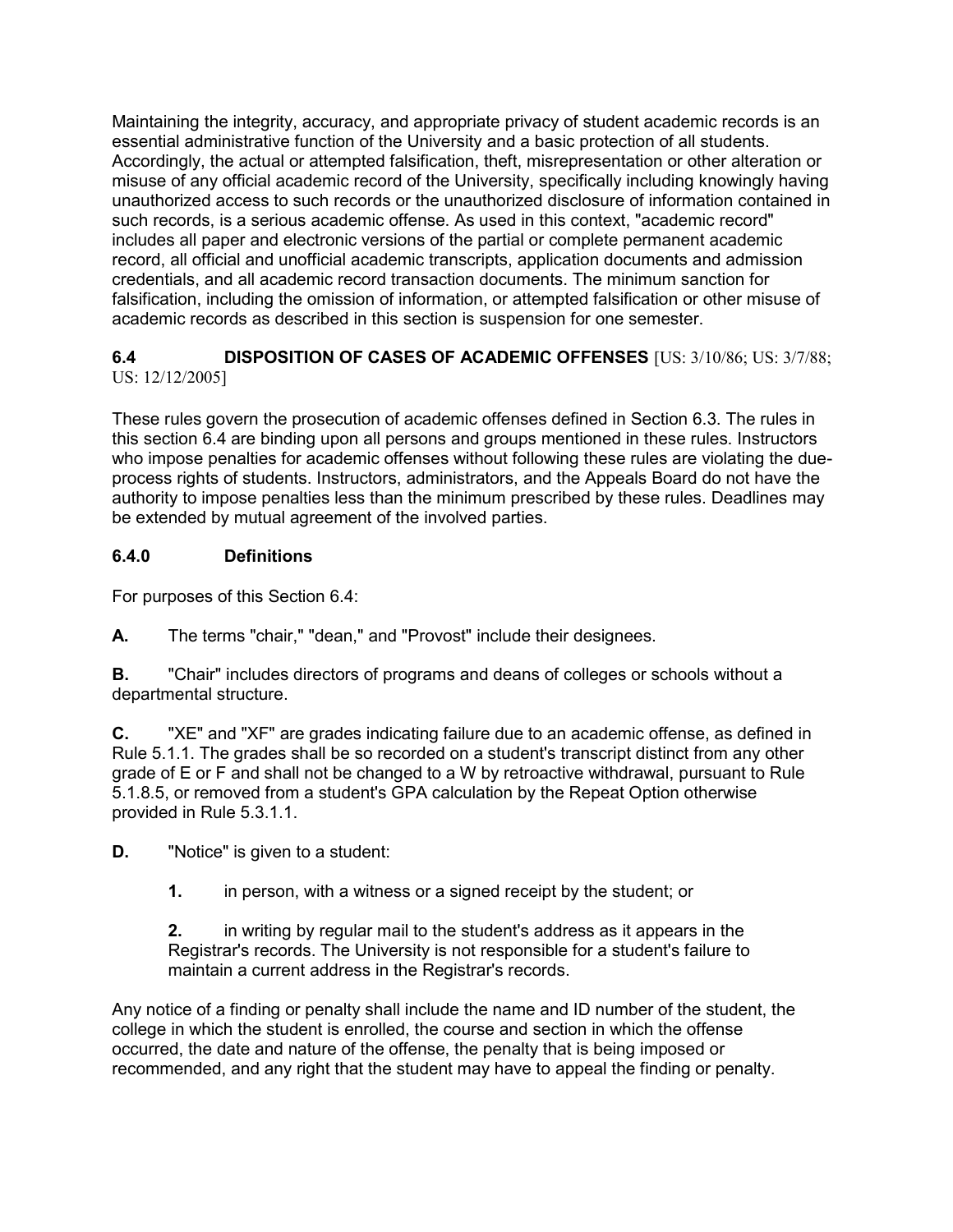**E.** "Suspension" means forced withdrawal from the University for a specified period of time, including exclusion from classes, termination of student status, and termination of all related privileges and activities.

**F.** "Dismissal" means termination of student status subject to the student's readmission as specified in paragraph 6.4.6(B).

**G.** "Expulsion" means permanent termination of student status. It is to be invoked only in unusual circumstances and when the offense committed is of such serious nature as to raise the question of the student's fitness to remain a member of the academic community.

**H.** "Days" refers to working days.

**I.** "Instructor" refers to the classroom instructor.

#### **6.4.1 Jurisdiction**

**A.** If an instructor is not a faculty employee (for example, the instructor is a teaching assistant), then the faculty employee who is ultimately responsible for signing the grade reports for the course shall normally assume the role of the instructor. However, with the agreement of the responsible faculty employee, the chair may decide either to allow the actual instructor to retain this role or to ask another employee who is directly involved with the course (for example, a course coordinator) to assume this role. In any case, the actual instructor should retain an important consultative role.

**B.** In general, the prefix of the course in which a student is enrolled determines which chair and dean are responsible for handling a case of an academic offense alleged to have been committed by that student in that course. However:

**1.** If the chair is also the instructor, then the dean of the chair's college shall assign the chair's role to an associate dean.

**2.** If the responsible dean is also the instructor, then the dean shall assign his or her responsibility for the case to an associate dean.

**3.** If the Provost is also the instructor, then the Provost shall assign his or her responsibility for the case to an associate provost.

**4.** If a student in postbaccalaureate status, a student enrolled in a program or curriculum of the Graduate School, or a postdoctoral scholar or fellow is suspected of committing an academic offense in a course, the responsible dean shall be the dean of the Graduate School.

**5.** When a student enrolled in a program that has instituted an honor code, pursuant to Section 6.6, is suspected of committing an offense in any course, the offense shall be prosecuted and the penalty shall be imposed according to the rules of the student's program's honor code. Conversely, a student who is not enrolled in a program that has instituted an honor code shall be prosecuted only under the rules in this Section 6.4. If a student is concurrently enrolled in a professional program governed by an honor code and a program of the Graduate School, the rules of the professional program shall take precedence.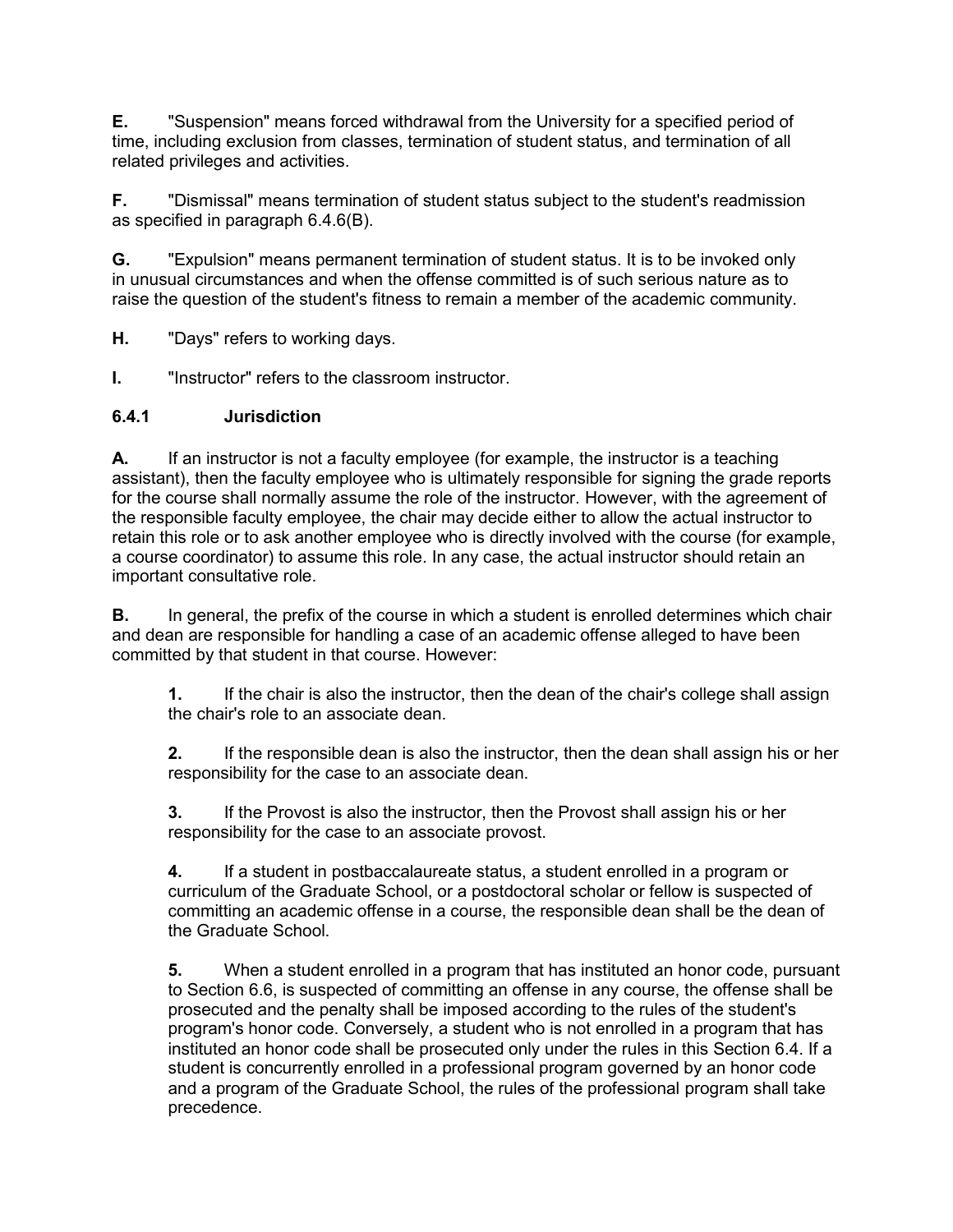**C.** If an academic offense is alleged to have occurred outside of a course in work that is related to fulfilling requirements of a program or curriculum of the Graduate School (for example, a master's examination, doctoral qualifying examination, master's thesis, doctoral dissertation, or formally submitted dissertation proposal), or if an academic offense is alleged to have been committed by a postdoctoral scholar or fellow outside of a course, the offense shall be considered to have occurred in the Graduate School, and the rules of the Graduate School regarding academic offenses shall apply.

**D.** The Dean of Undergraduate Studies shall assume the role of the dean of the student's college in the cases of students who have not declared a major or are not matriculated at the University.

## **6.4.2 Initiating a Complaint**

**A.** An instructor who suspects that a student has committed an academic offense in a course taught by that instructor shall consult with the chair as soon as practical after the instructor develops the suspicion. Prior to consultation with the chair, the instructor may take action to prove or detect an academic offense or preserve evidence of same. In taking such action, the instructor should minimize disruption and embarrassment to the student(s).

**B.** If any person other than the instructor suspects that a student has committed an academic offense in a course in which the student is enrolled, that person should turn the evidence over to the instructor, who shall proceed as outlined in Section 6.4.3.A.

**C.** If any person suspects that a student has committed an academic offense, either with respect to a course in which the student is not enrolled, or in academic work outside of a course (for example, an honors project or dissertation, a graduate examination, a thesis or dissertation, or a formally submitted thesis or dissertation proposal), that person should inform the dean of the student's college, who shall proceed as outlined in Section 6.4.3.B.1.c.

**D.** If any person suspects that a student has falsified, attempted to falsify, or otherwise misused academic records, that person should inform the Registrar, who shall proceed as outlined in Section 6.4.3.D.

## **6.4.3 Initial Determination**

### **A. By the Instructor and Chair**

**1. Allegation; Opportunity of Student to Respond**. The instructor and chair shall review the evidence of an academic offense, and the instructor shall decide whether the evidence warrants an allegation of an academic offense. If so, the student shall be notified of the allegation and invited to meet with the instructor and chair to discuss the allegation and to state his or her case. The instructor and chair shall set a deadline for the student to respond to the invitation to the meeting, but the deadline shall be no fewer than 7 days after the invitation is issued. The instructor and chair must make a reasonable effort to schedule a meeting with the student as soon as possible after the evidence is received.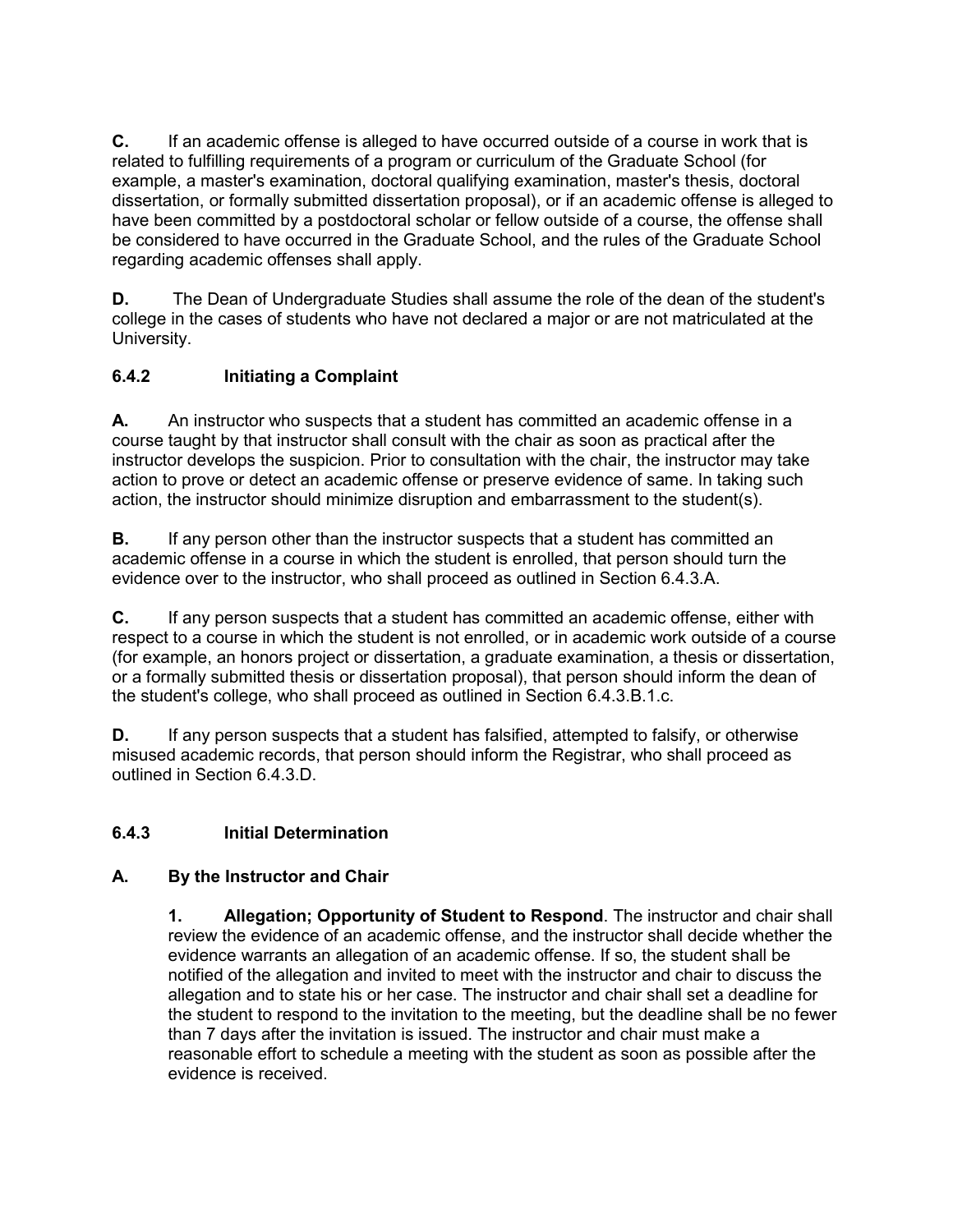**2. Finding.** The instructor shall consider the evidence and the student's response and shall decide whether the student committed an academic offense. Any such finding shall be made within 7 days after the meeting with the student, unless the student consents in writing to an extension of this time. However, if the student fails to respond to the invitation to meet within the deadline or fails to attend a meeting that was agreed upon by all parties, the instructor may make a finding immediately thereafter.

If the instructor finds the student did not commit an academic offense, the instructor shall so notify the student.

If, in the judgment of the instructor, an action that can be construed as an academic offense is so slight or inconsequential that it does not warrant even the minimum penalty of zero on the assignment, then the instructor should not treat the action as an academic offense, but simply as an ordinary error that may earn the student a lower grade on the assignment. The instructor shall notify the student of such a determination.

On the other hand, if the instructor finds the student committed an academic offense, the chair shall ask the Registrar whether there are any prior offenses or letters of warning in the student's record. The chair shall inform the instructor whether such is the case. The chair shall also ask the Registrar to place a hold on the student's enrollment in the course. If the student has already dropped or withdrawn from the course, the Registrar shall reinstate the student.

**3. Penalties.** If the student has previously received a penalty for an offense at least as severe as an E or F in a course, the chair shall inform the responsible dean, who shall determine an appropriate penalty pursuant to Section 6.4.3.B.1.b.

Otherwise, if the student has previously received a letter of warning, the instructor must assign a grade of E or F for the course. If the offense is particularly egregious, and if the chair approves, the instructor may also forward the case to the responsible dean with a recommendation for a penalty of XE or XF or a more severe penalty, pursuant to paragraph 6.4.3.B.1.a.

Otherwise, if there are no prior offenses or letters of warning in the student's record, the instructor must award a grade of zero for the assignment on which the offense occurred. The instructor may also choose to impose one of the following additional penalties after consulting with the chair:

**(a)** require the student to perform extra academic work (failure to complete the extra work should result in a grade of E or F for the course);

- **(b)** reduce the final grade in the course by a specified number of levels;
- **(c)** assign a grade of E or F, as appropriate, for the course;

**(d)** if the offense is particularly egregious, and if the chair approves, forward the case to the responsible dean with a recommendation for a penalty of a grade of XE or XF in the course or a more severe penalty, pursuant to paragraph 6.4.3.B.1.a.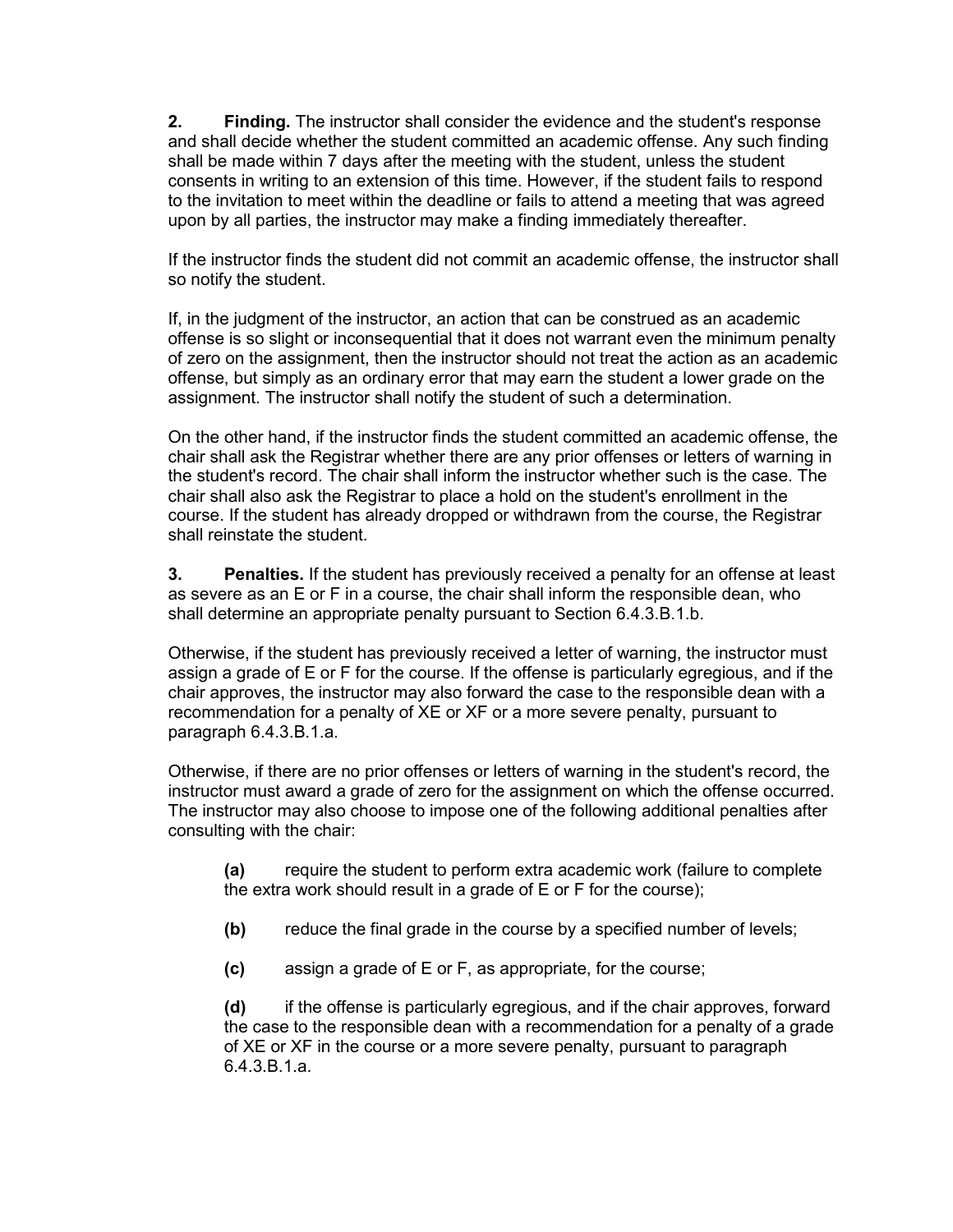If the instructor chooses to impose a penalty less than an E or F in the course, then the offense shall be considered a "minor offense." Generally, an offense that required significant premeditation should not be treated as a minor offense.

**4. Notice of Penalty.** The instructor shall notify the student of the finding of an offense and the penalty as soon as possible after the penalty has been determined. The chair shall also inform the Academic Ombud of the finding and penalty.

**5. Right of Appeal.** A student has the right to appeal any finding of an academic offense or a penalty to the University Appeals Board through the office of the Academic Ombud, pursuant to Section 6.4.4 below.

**6. Right to Drop or Withdraw From a Course.** A student who has committed an academic offense in a course shall not be permitted to drop or withdraw from the course under any circumstances.

**7. Warning Letter in Case of a Minor Offense.** If the student fails to appeal the finding of a minor offense within the time limit specified in paragraph 6.4.4.B.2, or if the Appeals Board upholds the finding, the instructor shall write a letter of warning to be placed in the student's record. The letter shall state the circumstances surrounding the minor offense and shall warn the student that any offenses in the future will be penalized with at least an E or F in the course. The instructor shall send copies of the letter to the student and the Registrar, and the Registrar shall place the letter in the student's record, pursuant to paragraph 6.4.7.A.1.

### **B. By the Dean**

**1. Cases Requiring Action by a Dean.** A dean may be required to take action in a case of an academic offense in the following circumstances:

**(a)** An instructor of a course offered by the dean's college recommends a penalty of a grade of XE or XF or a more severe penalty, pursuant to paragraph 6.4.3.A.3, for an offense committed by a student who has not committed any previous offense or who has received only a letter of warning. In this case, the dean has two options.

**i.** The dean may return the case to the instructor and require the instructor to impose a penalty no more severe than a grade of E or F in the course. In this case, the instructor shall notify the student and the chair shall notify the Academic Ombud of the new penalty, pursuant to paragraph 6.4.3.A.4.

**ii.** The dean may impose a penalty of XE or XF in the course and may forward the case to the Provost, recommending a penalty of suspension, dismissal, expulsion, or revocation of a degree. In this case, the student has the right to appeal the penalty, pursuant to Section 6.4.4 below.

**(b)** A student is found to have committed an offense in a course offered by the dean's college, the student has previously received a penalty for an offense at least as severe as an E or F in a course, and the matter has been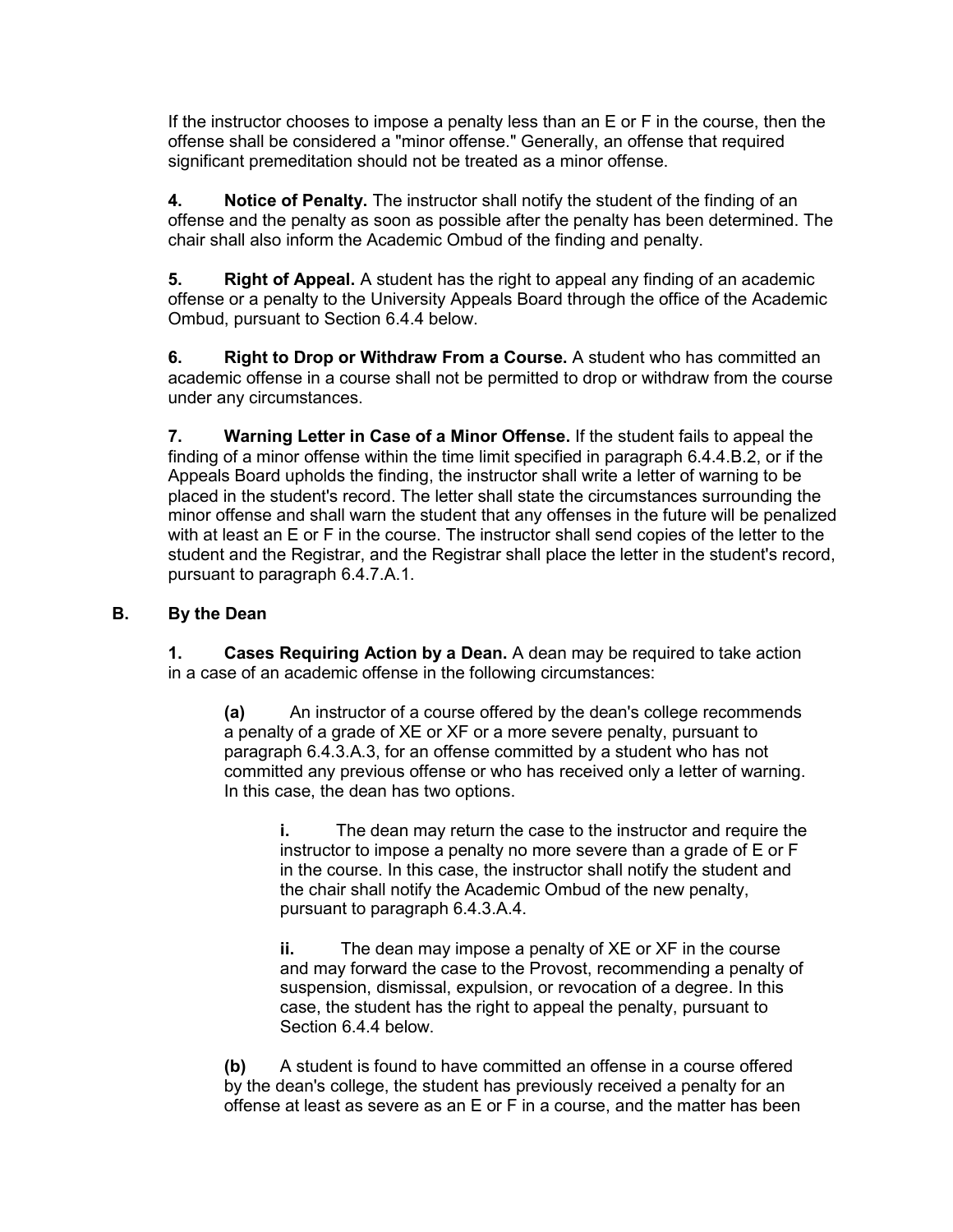referred to the dean pursuant to paragraph 6.4.3.A.3 above. The dean shall impose a grade of XE or XF in the course and forward the case to the Provost, recommending either the minimum penalty of suspension or a harsher penalty of dismissal, expulsion, or revocation of a degree. The student has the right to appeal a recommended penalty of dismissal. expulsion, or revocation of a degree, pursuant to Section 6.4.4 below.

**(c)** A student enrolled in the dean's college is accused of an offense, either with respect to a course in which the student is not enrolled, or in academic work outside of a course (for example, an honors project or dissertation, a graduate examination, a thesis or dissertation, or a formally submitted thesis or dissertation proposal). In this case, the procedure outlined in paragraphs 6.4.3.A.1, 6.4.3.A.2, and 6.4.3.A.4 above shall be followed, except that the dean assumes the roles of both instructor and chair. If the dean finds the student committed the offense, the dean shall either decline to impose a penalty or shall forward the case to the Provost recommending a penalty of suspension, dismissal, expulsion, or revocation of a degree. The student has the right to appeal any finding, even if no penalty is imposed, and any recommended penalty, pursuant to Section 6.4.4 below.

**(d)** The Registrar notifies the dean that an inquiry was made about prior offenses of a student in the dean's college after a chronologically prior offense by that student had occurred but before the prior offense had been noted in the student's permanent record, pursuant to paragraph 6.4.7.C. If the inquiry was made with regard to an offense that the student was later found not to have committed, the dean shall take no action. Otherwise, if the chronologically subsequent offense occurred in a course, the dean shall impose a grade of E or F or XE or XF in that course. If the student has already been permitted to drop or withdraw from that course, the Registrar shall reenroll the student in it. The dean may also forward the case to the Provost, recommending a penalty of suspension, dismissal, expulsion, or revocation of a degree. If the chronologically prior offense received a penalty of at least an E or F in the course, the dean shall impose a grade of XE or XF in the course and must forward the case to the Provost, recommending a penalty at least as severe as suspension. In that case, the student has the right to appeal a recommended penalty of dismissal, expulsion, or revocation of a degree, pursuant to Section 6.4.4 below. Otherwise, the student may appeal a recommended penalty of XE or XF or a more severe penalty.

**2. Notice.** Notice of any finding of an offense (even if no penalty is imposed) or intended action shall immediately be sent by the dean of the college to the student, with copies to the instructor and chair (if the offense was related to a course) and the Academic Ombud. If a penalty of suspension, dismissal, expulsion, or revocation of a degree is imposed or recommended, the Provost shall also be notified.

**3. In Case of Appeal.** After the student is notified of a finding or action and advised of any right of appeal, the dean shall wait until the time specified in paragraph 6.4.4.B.2 has expired before taking any action. If the student exercises the right of appeal, the dean shall take no action until the University Appeals Board makes a determination on the case.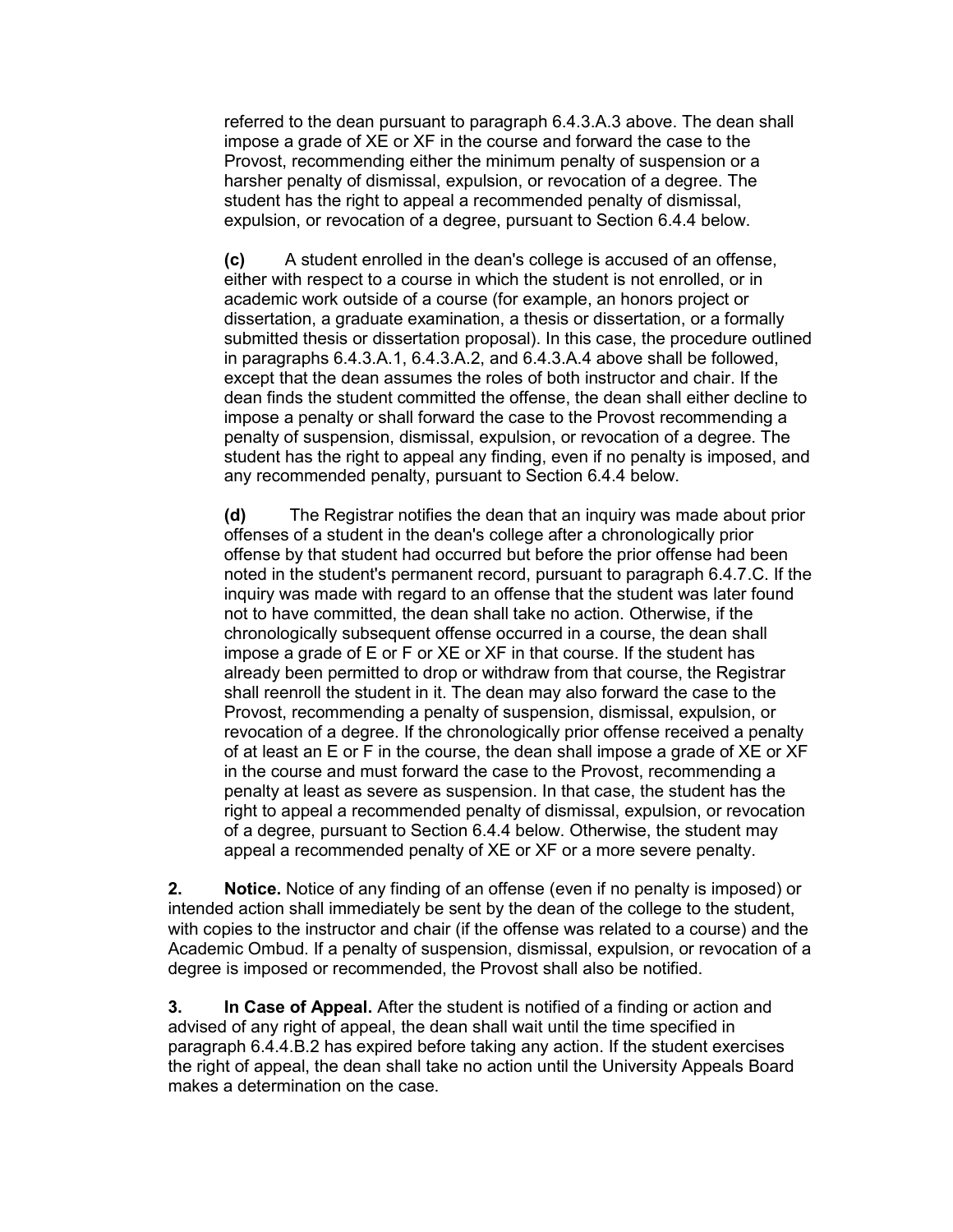**4. Right to Drop or Withdraw From a Course.** A student who has committed an academic offense in a course shall not be permitted to drop or withdraw from the course under any circumstances.

**5. Conditions for Readmittance After Dismissal.** If a dean recommends a penalty of dismissal, the dean may suggest conditions under which the University Appeals Board and the Provost should consider approving a student's petition to be readmitted. The dean shall notify the student of any such conditions.

### **C. By the Dean of Students**

When a violation of the Code of Student Conduct, Part I, Article II, Section 8, and a violation of Part II, Selected Rules of the University Senate Governing Academic Relationships, Section on Academic Offenses and Procedures, has allegedly been committed in the same set of circumstances or facts, the Dean of Students shall first consult with the dean of the college where the offense occurred. They shall determine whether the Dean of Students, the dean of the college where the offense occurred, the dean of the Graduate School, or all three will investigate and pursue the case in accordance with appropriate procedures and authorities as set forth in Part I or Part II of Student Rights and Responsibilities.

### **D. By the Registrar**

**1. Allegation; Opportunity of Student to Respond.** If evidence of possible falsification or misuse of academic records comes to the attention of the Registrar, the Registrar shall review the evidence and shall decide whether it warrants an allegation. If so, the student shall be invited to meet with the Registrar to discuss the allegation and to state his or her case. The Registrar shall set a deadline for the student to respond to the invitation to the meeting, but the deadline shall be no fewer than 7 days after the invitation is issued. The Registrar shall make a reasonable effort to schedule a meeting with the student as soon as possible after the evidence is received.

**2. Finding.** The Registrar shall consider the evidence and the student's response and shall decide whether the student committed the alleged offense. Any such finding shall be made within 7 days after the meeting with the student, unless the student consents in writing to an extension of this time. However, if the student fails to respond to the invitation to meet within the deadline or fails to attend a meeting that was agreed upon by all parties, the Registrar may make a finding immediately thereafter.

**3. Penalty and Right of Appeal.** If the Registrar finds the student committed the alleged offense, the Registrar shall decide either to impose no penalty or to recommend a specific penalty of suspension, dismissal, expulsion, or revocation of a degree to the Provost. The student has the right to appeal a finding that an offense has occurred and any recommended penalty, pursuant to Section 6.4.4 below.

**4. Notice.** If the Registrar finds the student did not commit the offense, the Registrar shall so notify the student. If the Registrar finds the student committed the offense, the Registrar shall notify the student and the Academic Ombud of the finding and any recommended penalty (even if none). If a penalty of suspension, dismissal,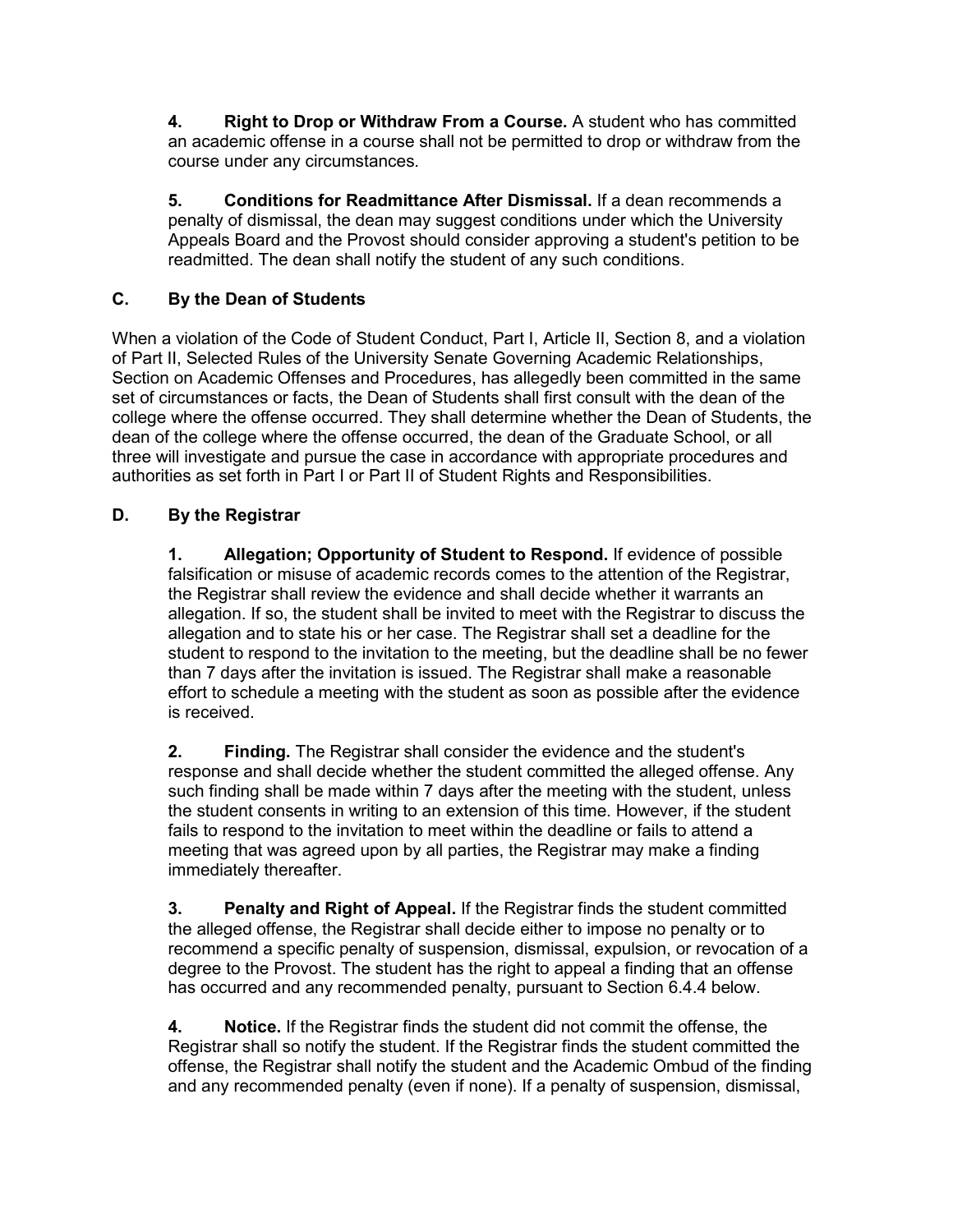expulsion, or revocation of a degree is recommended, the Provost shall also be notified.

### **E. Conditions for Readmittance After Dismissal**

If the Registrar recommends a penalty of dismissal, the Registrar may suggest conditions under which the University Appeals Board and the Provost should consider approving a student's petition to be readmitted. The Registrar shall notify the student of any such conditions.

## **6.4.4 Appeals to the University Appeals Board**

### **A. Preliminary consideration by the Academic Ombud**

**1. Informal Resolution.** If a student wishes to contest the finding of an offense or a penalty, the student must approach the Academic Ombud within ten days after being officially notified of them, pursuant to Section 6.4.3.A.4, 6.4.3.B.2, or 6.4.3.D.4. The Academic Ombud shall attempt to resolve the case to the satisfaction of all involved parties within 20 days of receiving the student's written request.

**2. Merit of Appeal of Penalty for Minor Offense.** If the student does not dispute the finding of a minor offense [as defined in paragraph 6.4.3.A.3.d], but the student desires to appeal the penalty on the basis that it is unduly harsh, the Academic Ombud shall decide whether the appeal has merit. In making such a decision, the Academic Ombud should proceed with deference to the instructor's traditional autonomy and authority over the course.

**3. Notice.** If the Academic Ombud fails to resolve the case to the satisfaction of all involved parties, or if the Academic Ombud makes a decision on the merit of an appeal of a minor penalty, the parties shall be so notified.

### **B. To the Appeals Board**

**1. Jurisdiction.** The student shall be given the opportunity to appeal any finding of an academic offense to the University Appeals Board. A student may also appeal the severity of a penalty to the Board only if:

**(a)** the offense is the student's first; or

**(b)** the offense occurred in a course, the penalty is at least as severe as XE or XF, and the student has previously received only a letter of warning; or

**(c)** the offense occurred outside of a course, and the penalty is at least as severe as suspension; or

**(d)** the penalty is dismissal, expulsion, or revocation of a degree for any offense.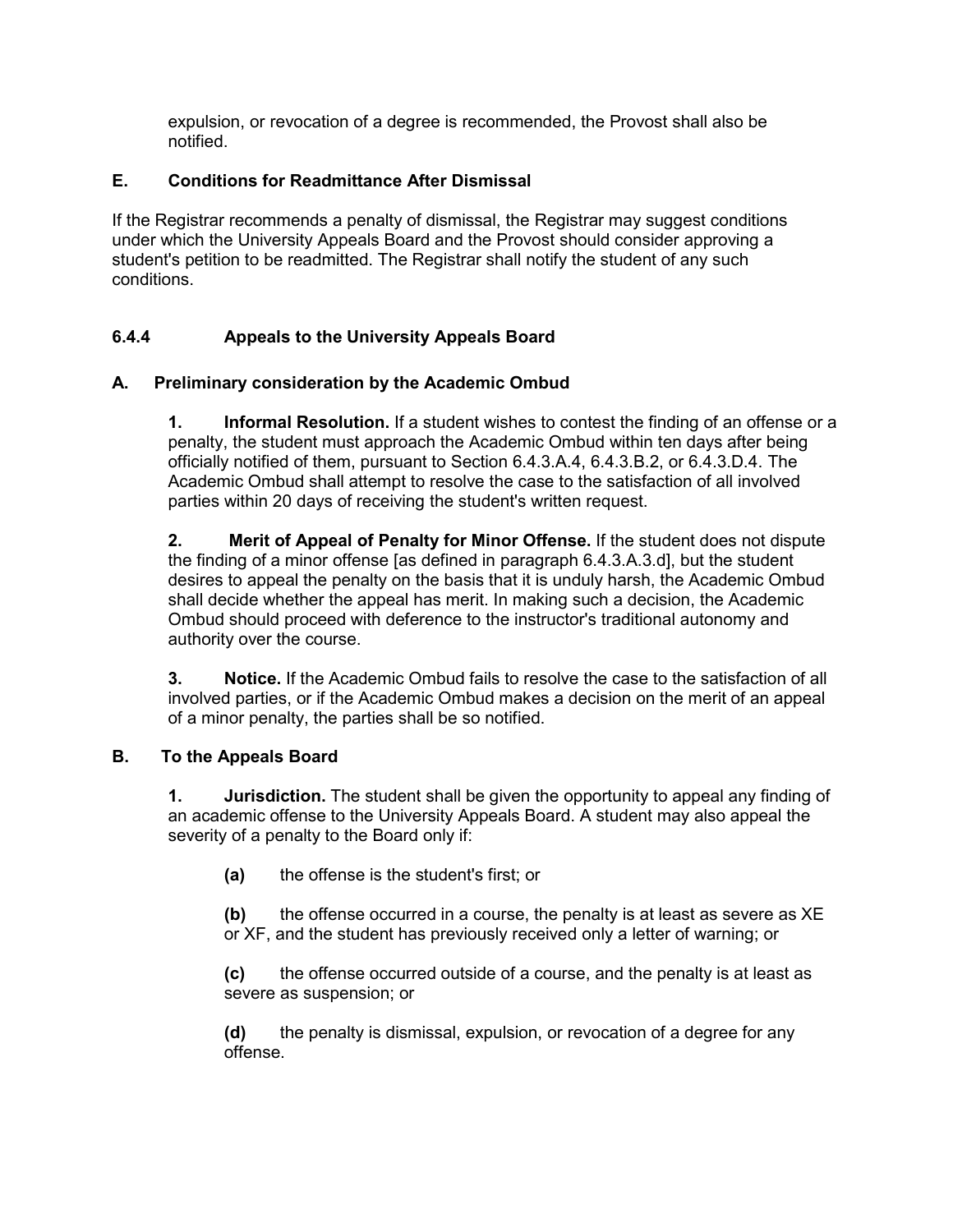**2. Time for Filing Appeal.** The appeal must be filed in writing with the Appeals Board within ten days after the date that the Academic Ombud notifies the student that the case cannot be resolved without recourse to the Appeals Board. The student shall have the right of class participation and attendance during the consideration of any appeal. The student shall have the rights set out in Section 2.3 of the code of Student Conduct. (Student Rights and Responsibilities, Part I)

**3. Hearing; Notice.** The hearing officer of the University Appeals Board shall schedule a hearing in any case arising under this Rule 6.4, to begin within twenty days of the receipt of the appeal from the student, unless the student consents to an extension of time for the hearing. The hearing officer shall notify the student, the complainant, and the Academic Ombud of the time and date of the hearing. The student may withdraw the appeal at any time. If the student desires only to appeal a penalty received for a minor offense [as defined in 6.4.3.A.3.d], and the Ombud has found that the appeal has insufficient merit, the Appeals Board may refuse to hear the appeal by majority vote.

### **4. Scope of review**

**(a) Violation.** The Appeals Board shall sit as a fact-finding body and determine whether or not the student cheated, plagiarized, or falsified or misused academic records from such evidence as is brought before the Board (including testimony under oath, written statements, exhibits, and a view of the classroom where the cheating occurred if this be an issue). The Board may call witnesses on its own initiative and may continue the hearing for this purpose. The Board shall find the student did not commit the offense unless a majority of members present decides otherwise, based on the evidence provided.

**(b) Penalty**. If the student is permitted to appeal the penalty that is being imposed for the offense, the Appeals Board shall also judge whether the penalty is inappropriately harsh. The Board may reduce the penalty, subject to the following limitations:

**i.** If the offense occurred in a course in which the student was not enrolled, or if the offense was with regard to falsification or misuse of academic records, or the offense occurred in academic work outside of a course (for example, an honors project or dissertation, a graduate examination, a thesis or dissertation, or a formally submitted thesis or dissertation proposal), the Board may choose either to void the recommended penalty or to reduce it to one no less severe than suspension.

**ii.** If the offense is the student's first, the Board may reduce the penalty to any one mentioned in this Section 6.4.

**iii.** If the offense is the student's second, and the first offense was a minor one [as defined in paragraph 6.4.3(A)(3)(a)], then the Board may reduce the penalty for the second offense to one no less severe than a grade of E or F in the course in which the offense occurred.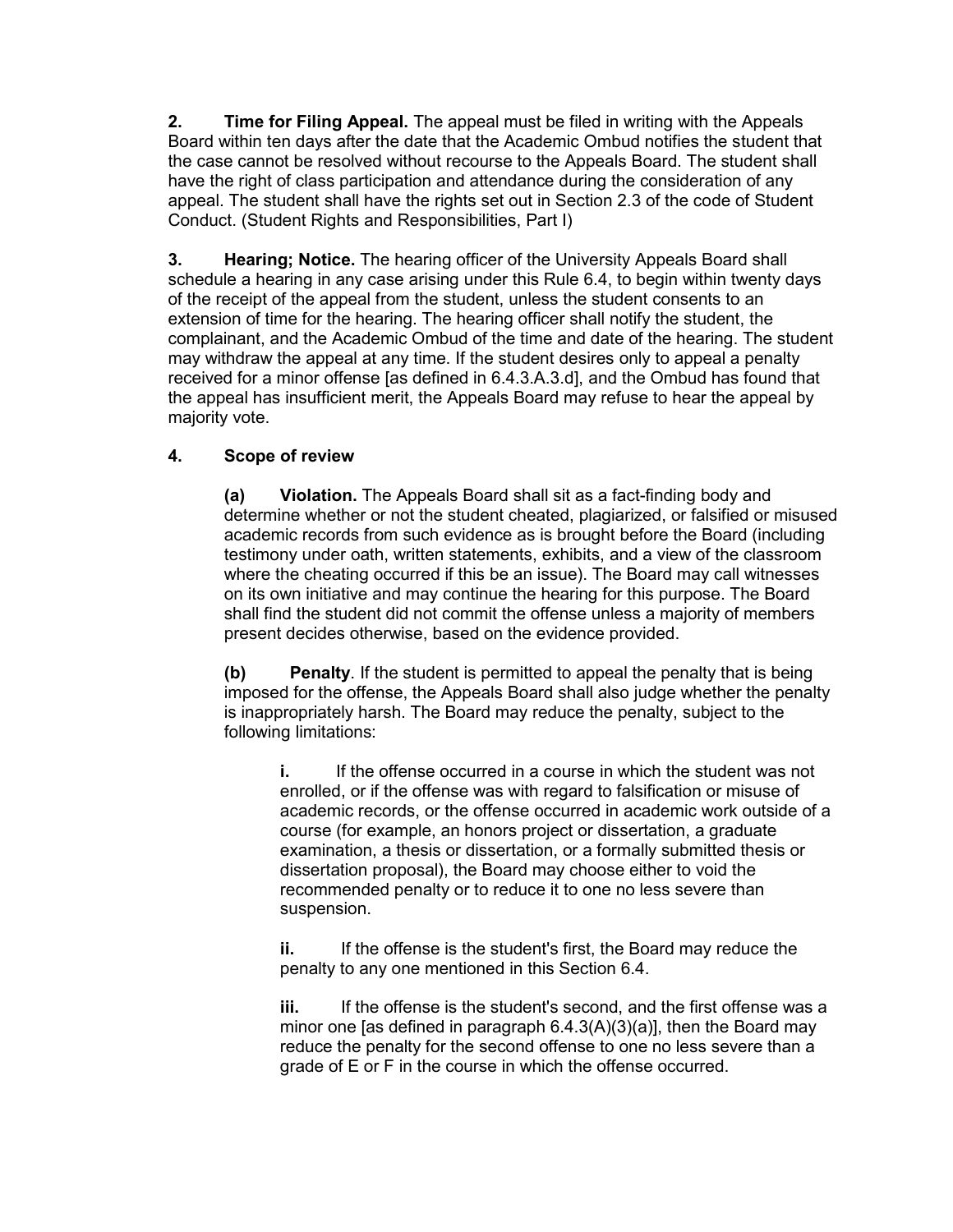**iv.** If none of the conditions in (i-iii) are met, the Board may reduce the penalty to one no less severe than suspension.

**5. Determination and Notice.** The Appeals Board shall seek to render a decision as soon as is reasonably possible so that the student may plan his or her further academic work. The hearing officer of the Board shall notify the student, the complainants (instructor and chair, responsible dean, or Registrar), and the Academic Ombud of the Board's decision within five days. If a penalty at least as severe as suspension was originally recommended for the offense, even if it has been reduced by the Board, the hearing officer shall also notify the Provost. In addition:

**(a)** If the Board finds that a student committed the academic offense of which he or she was accused, then the hearing officer shall also notify the instructor and chair (if the offense was related to a course), the responsible dean, and the dean of the student's college. In addition, if the Board is supporting or recommending a penalty less severe than suspension, or such a penalty has not been appealed, the hearing officer shall also notify the Registrar; in the case of international students, the Director of International Student Affairs; and, if the offense also involves a violation of the Code of Student Conduct, the Dean of Students.

**(b)** If the Board finds that a student did not commit the academic offense of which he or she was accused, and a penalty at least as severe as XE or XF was to be imposed for the alleged offense, the hearing officer shall also notify the responsible dean. If the alleged offense occurred in a course in which the student was registered, and if the allegation was lodged on or before the last day of regularly scheduled classes, then the student shall be permitted to withdraw from the course at any time until and including the last day of regularly scheduled classes for that semester, or up to five days after the Appeals Board has made its decision, whichever is later. If the allegation was lodged before the deadline for dropping courses had passed, the student shall be permitted to drop the course within the same time limitations.

**(c)** If the Appeals Board finds a student did not commit an offense or reduces a recommended penalty, the Chair of the Appeals Board shall provide a rationale of the Appeals Board's decision to the complainant (instructor, dean, or Registrar) in a timely fashion if the complainant so requests. The rationale may be provided verbally or in writing, at the discretion of the Chair of the Appeals Board.

**6. Implementation of Penalty.** If the Appeals Board recommends a penalty no more severe than a grade of E or F in the course in which the offense occurred, the instructor shall implement such a penalty. If the Appeals Board recommends a penalty of XE or XF, the responsible dean shall implement that penalty. If the Appeals Board recommends a penalty of suspension, dismissal, expulsion, or revocation of a degree, the case shall be forwarded to the Provost, who shall take further action pursuant to Section 6.4.5

**7. Conditions for Readmittance After Dismissal**. If the Appeals Board recommends or supports a penalty of dismissal, the Board may specify conditions under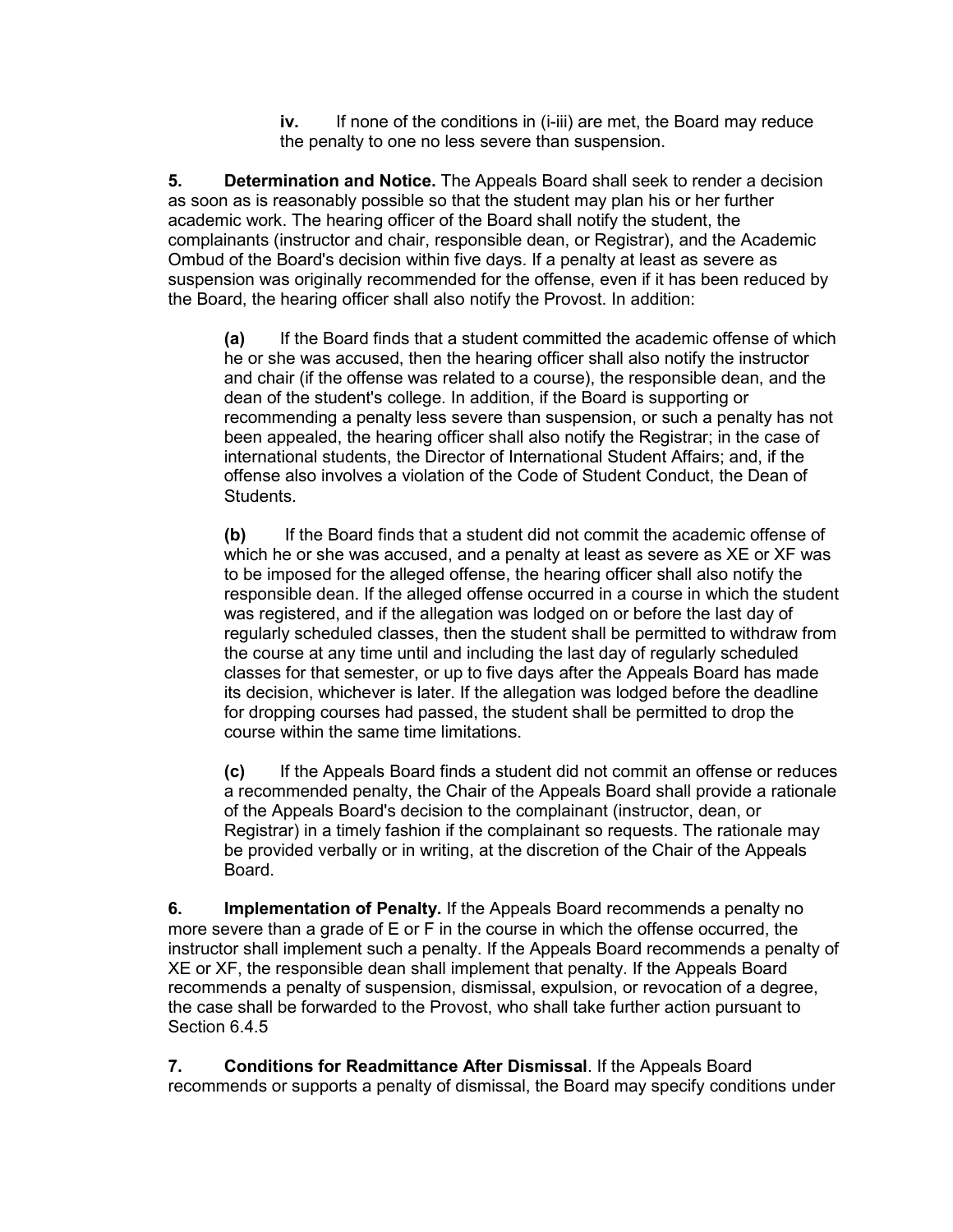which it would consider approving a student's petition to be readmitted. The hearing officer shall notify the student of any such conditions.

# **C. Failure to Appeal**

If a student fails to approach the Ombud within the time specified in Section 6.4.4.A.1, or if an appeal is not filed within the time specified in Section 6.4.4.B.2, the Academic Ombud shall so notify the student, the instructor and chair (if the offense was related to a course), the responsible dean, and the dean of the student's college of the finding, penalty, and failure to appeal. If a penalty less severe than suspension was recommended, the Academic Ombud shall also notify the Registrar; in the case of international students, the Director of International Student Affairs; and, if the offense also involves a violation of the Code of Student Conduct, the Dean of Students. On the other hand, if a dean or the Registrar recommended a penalty at least as severe as suspension, the Academic Ombud shall notify the Provost.

## **6.4.5 Action by the Provost**

### **A. Upon Receipt of Recommendation**

If the Provost receives a recommendation from a dean or the Registrar to suspend, dismiss, expel, or revoke a degree of a student, then the Provost shall wait until receiving notice from the Academic Ombud or the hearing officer of the University Appeals Board that the finding of an offense stands and that a penalty at least as severe as suspension is being recommended or supported by the Board.

### **B. Imposition of Penalty**

The Provost may implement the recommended penalty or a less severe one, subject to the following limitations:

**1.** If the offense occurred in a course in which the student was not enrolled, or if the offense was with regard to falsification or misuse of academic records, the Provost may implement either no penalty or a penalty at least as severe as suspension.

**2.** If the offense was the student's first or second, and it occurred in a course in which the student was enrolled, the Provost shall implement a penalty at least as severe as a grade of XE or XF in the course in which the offense occurred.

**3.** Otherwise, the Provost shall implement a penalty at least as severe as suspension.

### **C. Conditions for Readmittance After Dismissal**

If the Provost decides to dismiss the student, the Provost may specify conditions under which the Provost would consider approving a student's petition to be readmitted. The Provost shall notify the student of any such conditions.

### **D. Notice**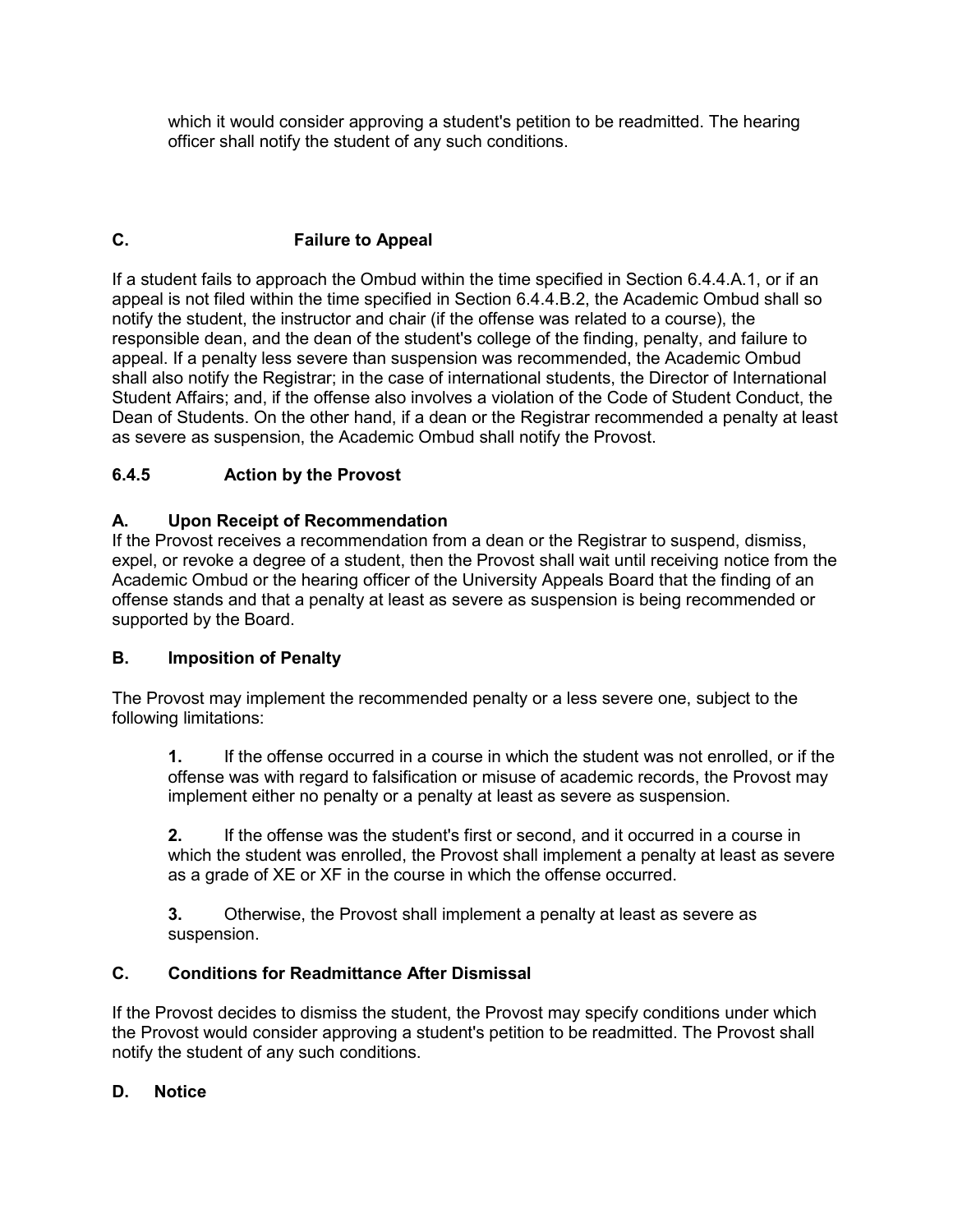Notice of action taken by the Provost (even if no penalty is imposed) shall be provided to the student, with copies to the instructor and chair (if the offense was related to a course), the responsible dean, the dean of the student's college, the Registrar, and the Academic Ombud. If a penalty was recommended by the University Appeals Board, a copy shall be sent to the chair of the University Appeals Board. In the case of international students, a copy shall be sent to the Director of International Student Affairs. If the student is suspended, dismissed, or expelled, or the student's degree is revoked, a copy shall be sent to the Dean of Students.

### **6.4.6 Further Procedures in Cases of Suspension, Dismissal or Expulsion**

### **A. Suspension**

If a student while on suspension violates any of the terms set forth in the nature of suspension, he or she shall be subject to further discipline in the form of dismissal. The penalty of suspension shall normally apply to semesters (or other academic terms as appropriate) following imposition of the penalty by the Provost. With the consent of the student and the dean of the college that offers the course in which the offense occurred, the Provost may fix an earlier date for suspension. In any case in which the suspension is imposed by the last day to drop a course, it shall apply to that semester, and the student shall be afforded a full refund of tuition. In case of any student who is graduating, the suspension shall apply to the final semester before scheduled graduation.

### **B. Dismissal**

A student may be readmitted to the University only with the specified approval of the University Appeal Board and the Provost. They must be satisfied that the student has met any conditions that were specified by the University Appeals Board at the time of dismissal, pursuant to section 6.4.4.B.7. Before making their decision, they should also consider whether the student has met conditions that were specified by the dean, the Registrar, or the Provost, pursuant to sections 6.4.3.B.5, 6.4.3.D.5, or 6.4.5.C.

### **C. Expulsion**

Expelled students shall not be readmitted except upon proving to the University Appeals Board that the findings of fact which formed the basis of the action were clearly erroneous.

## **6.4.7 Recordkeeping and Reporting**

### **A. Recordkeeping**

**1. In Case of Minor Offense.** When the Registrar receives a copy of a letter of warning from an instructor to a student, pursuant to paragraph 6.4.3.A.7, the Registrar shall place the instructor's letter of warning in the student's record. If the student commits no offenses subsequently, then, after the student graduates, the Registrar shall reveal the existence of the offense to parties outside the University only under the following circumstances:

- when a court-ordered subpoena seeks a student's entire academic record (not just the transcript), or when it specifically seeks the record of a student's academic offenses;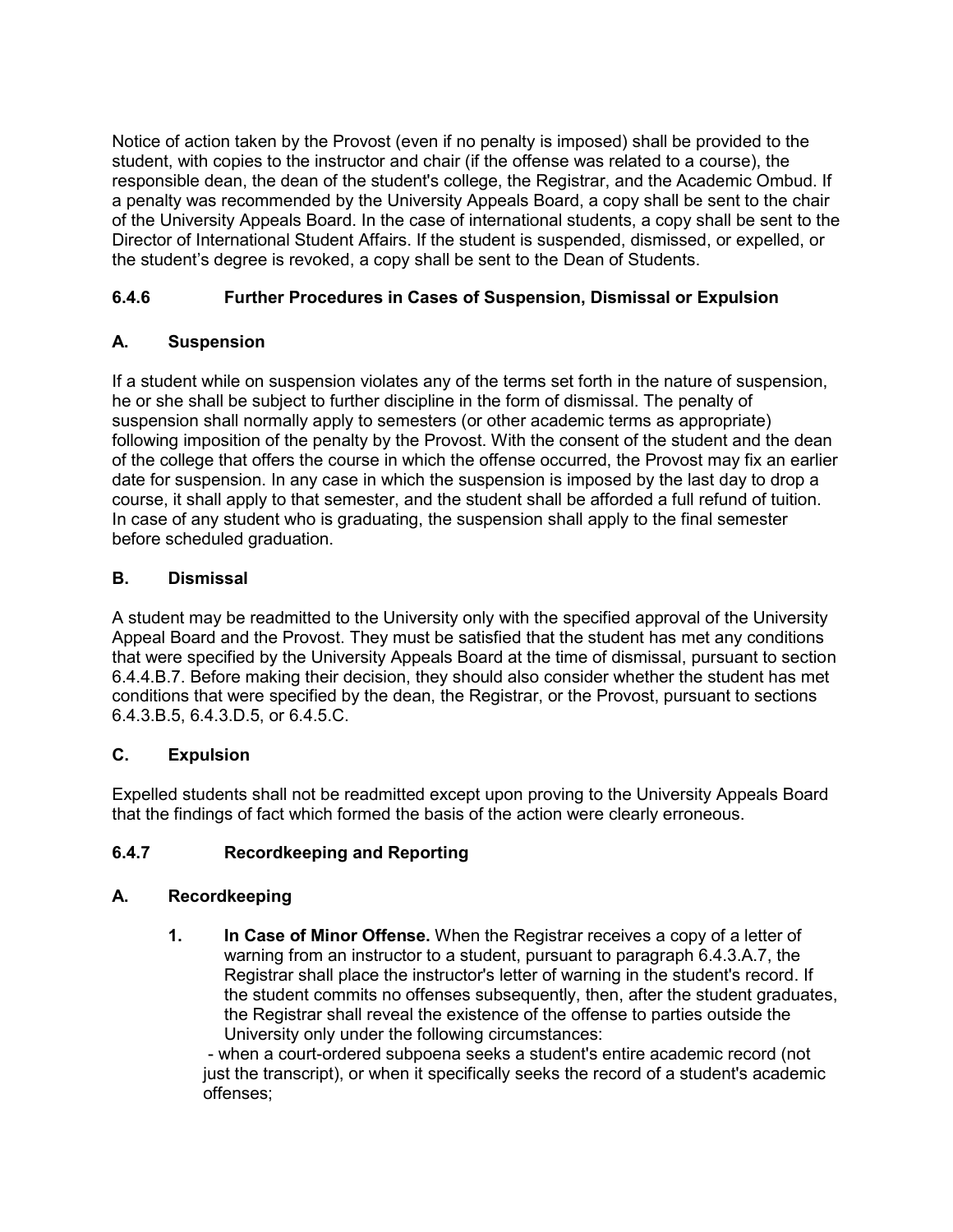- when the student has authorized the release of his or her record to a third party, and that party requests either a student's entire academic record (not just the transcript) or specifically the record of a student's academic offenses.

**2. In Case of Other Offenses.** The Registrar shall record the following information in the student's permanent academic record after notification from the Academic Ombud or the Appeals Board that a student is not appealing a finding of an offense or has lost an appeal of such a finding: 1) name of student; 2) student identification number; 3) student's college; 4) course name and number and section number, if applicable; 5) approximate date of offense; 6) brief description of offense; 7) penalty imposed; and 8) date of imposition of penalty.

### **B. Right to Drop or Withdraw**

If the Appeals Board finds a student did not commit an offense in a course, the student shall be permitted to withdraw from the course within five days after being notified of the finding. The student shall be permitted to drop the course if the initial allegation was made before the deadline for dropping a course had passed.

The Registrar shall not permit a student who has been found to have committed an academic offense in a course to drop or withdraw from it.

### **C. Concurrent Offenses**

There may be a lag between when an offense is committed and when it is recorded by the Registrar or when a letter of warning is received. If another offense by the same student is committed during this time, the existence of the first offense or letter of warning may not be considered when the penalty for the second offense is determined. As a result, when recording an offense or placing a letter of warning in a student's record, the Registrar shall determine whether any inquiries about prior offenses or letters of warning have been made subsequent to the date of the offense now being recorded or the date of the incident that provoked the letter of warning. If such is the case, the Registrar shall notify the dean of the student's college, who shall proceed as described in paragraph 6.4.3.B.1.d.

### **D. Access to Information**

Information regarding the academic offense other than the fact and term of any mandatory restriction on the student's eligibility for continued enrollment may be released only with the written consent of the student, or in response to an inquiry from a chair of a department at the University of Kentucky, a dean of the University of Kentucky, the Provost, or the Academic Ombud of the University of Kentucky, consistent with the University's Family Educational Rights and Privacy Act policy. A record shall be maintained by the Registrar of every instance in which information is released under this provision.

### **E. Transcript Notation**

The fact that suspension, dismissal, or expulsion occurred because of an academic offense shall be indicated on all transcripts permanently.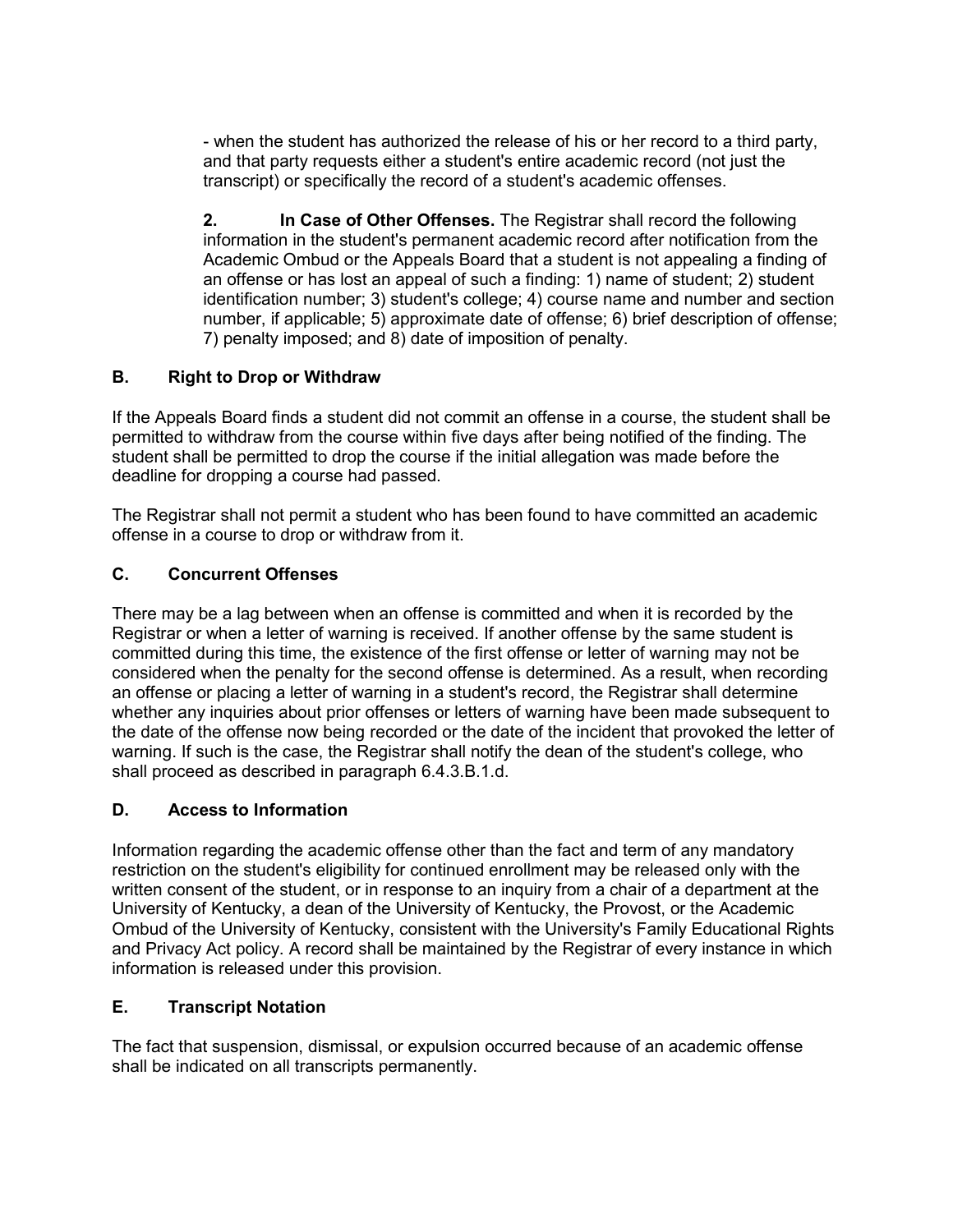## **6.5.0 UNIVERSITY APPEALS BOARD**

### **6.5.1 FUNCTIONS OF THE UNIVERSITY APPEALS BOARD**

**6.5.1.1 Cases of Academic Offenses** [see Section 6.4.4, above; US: 3/10/86; US: 12/12/2005]

**6.5.1.2 Cases of Grade Appeal – Role of Academic Ombud** [see Section 6.2.1, above; US: 9/12/11]

#### **6.5.1.3 Cases of Student Academic Rights** [US: 12/8/86]

\* Pursuant to GR XII.C.4, in an appeal concerning student academic rights, the UAB has original jurisdiction to determine facts and then render a decision that applies the law of the Senate Rules. Pursuant to GR XII.G, when the Senate Rules limit the dispositional remedies available to the UAB in specific factual circumstances, then the UAB in such cases can only choose remedies from those prescribed by the Senate Rules. [SREC: 1/25/2014]

After hearing a case involving a violation of student academic rights as set forth herein (SR 6.11-6.17), the Appeals Board may select from the following remedies:

**A.** The Appeals Board may direct that a student be informed about the content, grading standards, and procedures of a course when a violation of the pertinent rules (SR 6.11) has been proved.

**B.** When an academic evaluation based upon anything other than a good-faith judgment of a student has been proved,

\* The University Senate has decided that it is reasonable for the UAB to change a course grade ONLY if the UAB first makes an official determination that the course grade was based on other than "good-faith judgment." [SREC: 1/25/2014]

the Board may direct that a student's grade in a course (SR 6.1.3.C) be changed to a W (Withdrawal) or a P (Passing, credit toward graduation but not toward grade point standing), or, if such determination can be made, to an appropriate letter grade. (See Section 5.1.3) If the Appeals Board awards a student a P in the course, it shall appear on his or her record regardless of the fact that the student's college or academic unit does not normally recognize P grades. The educational unit must accept that course just as if the student had passed the course in the normal manner, except that the P grade is not used in calculating the student's GPA. [SREC: 11/20/87]

\* A faculty employee whose career is potentially harmed by an allegedly errant UAB factual determination that the Instructor made other than a "good-faith judgment" has recourse to the Senate Advisory Committee on Privilege and Tenure (SACPT, SR 1.4.4.2), because the SACPT is charged to consider the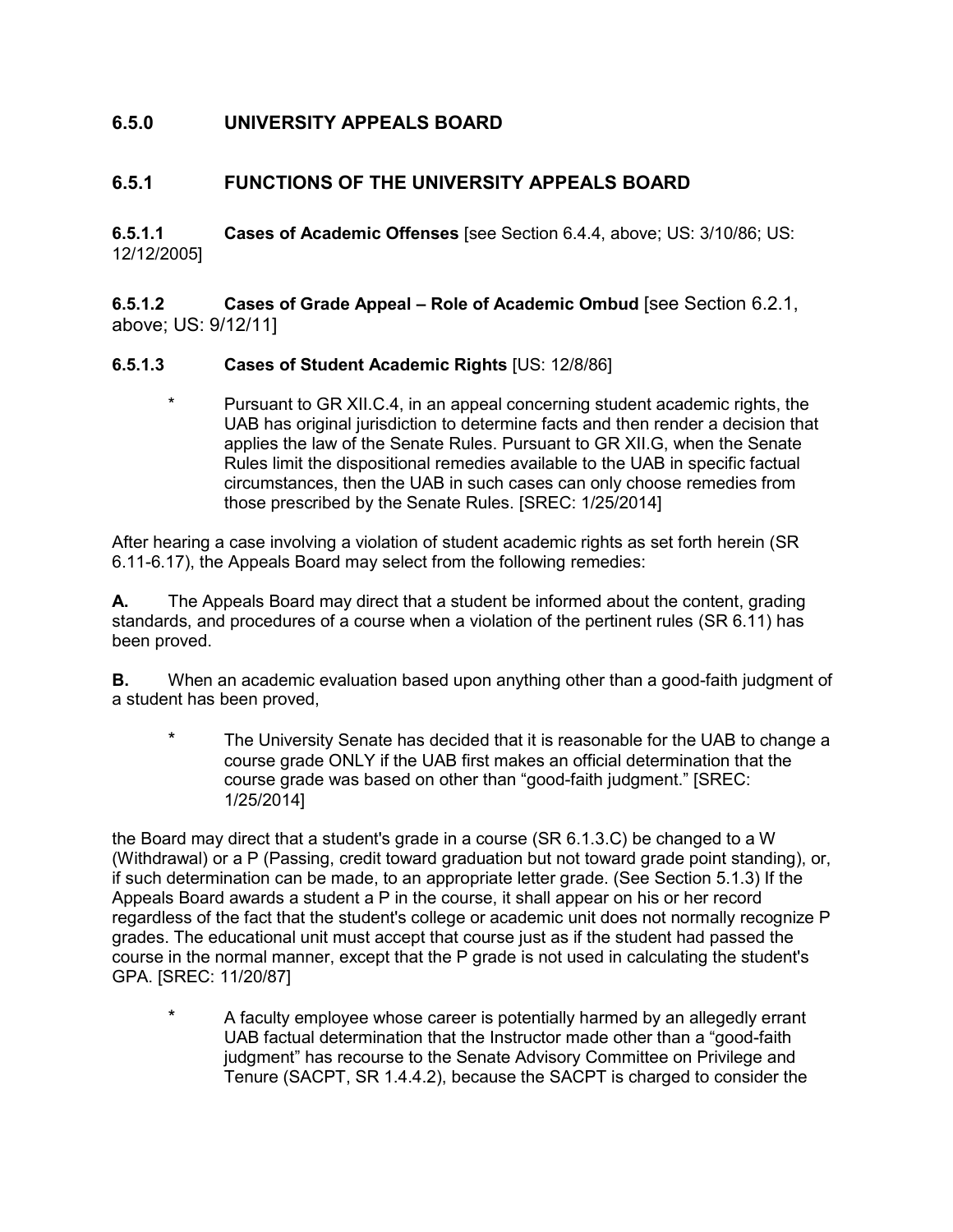circumstances from a perspective different from the charge to the UAB. [SREC: 1/25/2014]

- **C.** The Appeals Board may take any reasonable action calculated to guarantee other student academic rights stated in the Senate Rules.
	- \* The qualification "other" here has the effect that SR 6.5.1.3.C only applies to situations different from the specific factual circumstances that apply to SR 6.1.5.3.B [SREC: 1/25/2014]
	- \* In its procedures for hearing cases and in its disposition of cases, the University Appeals Board must operate within the parameters established by the Governing Regulations and the University Senate Rules (GR XI.F, G; SR 6.5.2.4). These include the procedural parameters that a **student can cause a** case of **grievance of** violation of academic rights (SR 6.1.0) to reach to and be decided by the UAB (SR 6.5.1.2) only by the student having first lodged (SR 6.2.0) and processed (SR 6.2.1.3, SR 6.2.1.5) the grievance with the Academic Ombud. [SREC: 9/22/11]
	- \* Academic appeals by students enrolled in clinical residency or clinical fellow program are governed by AR 5:5, except, if the student is enrolled in and appealing a grade or academic matter in a Senate-approved course, then the appeal is governed by the *University Senate Rules.*

# **6.5.2 COMPOSITION OF THE UNIVERSITY APPEALS BOARD**

The University Appeals Board shall be composed of a membership of faculty and students as prescribed by GR XI.C. All members of the Appeals Board shall be expected to meet within 48 hours after notice from the chair. [US: 4/10/2000]

### **6.5.2.1 The Hearing Officer**

The Hearing Officer shall be the chair of the Appeals Board (GR XI). He/she shall be a person with training in the law appointed by the President of the University for a one-year term, beginning September 1 and ending on August 31. He/she shall convene and preside at all meetings of the Appeals Board.

When the Appeals Board is exercising original jurisdiction, all questions of law, either substantive or procedural, and all procedural questions shall be addressed to and ruled upon by the Hearing Officer. If the Hearing Officer is not present for any case, the President shall appoint a temporary substitute, as per GR XI.C. The Hearing Officer does not participate in the Board's deliberations and has no power to cast a tie breaking vote.

### **6.5.2.2 The Student Membership**

The student membership shall consist of four graduate or professional students, four male undergraduate students and four female undergraduate students. The undergraduate students must be sophomores, juniors or seniors in good academic standing and the graduate or professional students must have been in residence at least one year and be in good standing in their respective colleges. They shall be appointed to one-year terms, subject to reappointment.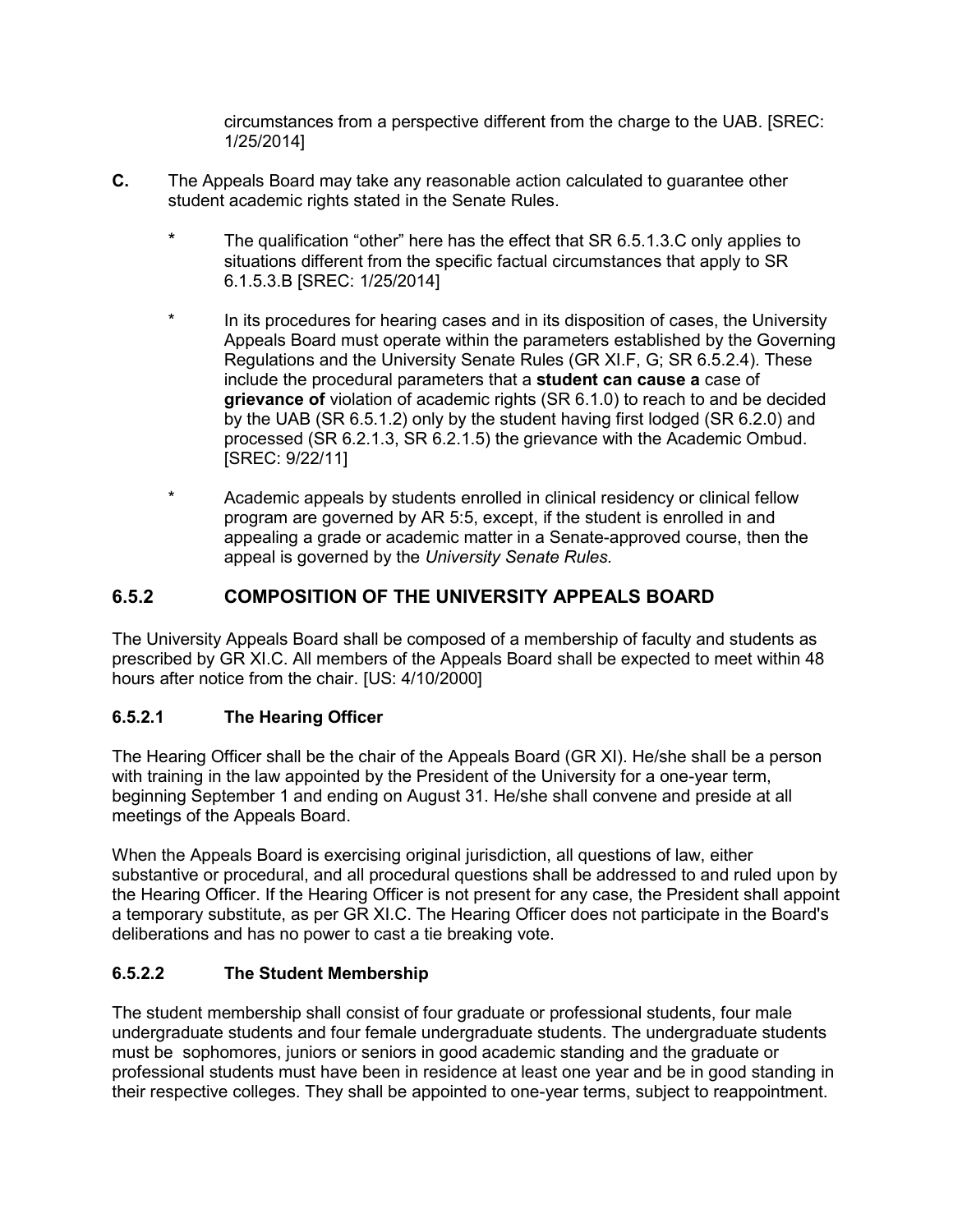Their terms shall begin September 1 and end August 31. Members shall be broadly representative of the University community and shall be chosen by the President of the University from the recommendations of the legislative branch of the Student Government Association. [US: 4/10/2000]

## **6.5.2.3 The Faculty Membership**

The faculty members shall be broadly representative of the University community and shall be appointed to staggered, three-year terms by the President of the University upon the recommendation of the University Senate Council. All terms shall begin on September 1 and end on August 31. [US: 4/10/2000]

### **6.5.2.4 Other Procedural Rules**

Normally nine members, exclusive of the Hearing Officer, shall sit to decide a case. A quorum for the conduct of business will be eight members including the Hearing Officer, not less than five of whom, exclusive of the Hearing Officer, shall be faculty members. The Appeals Board shall establish such procedural rules, not inconsistent with the provisions of the Rules of the University Senate. A decision of the Appeals Board is null and void when the Board is constituted in violation of this Rule and when the improper constitution is likely to have affected the case's outcome, in the opinion of the University Appeals Board. When a student claims a violation of his/her rights, a tie vote sustains the action being appealed. [US: 4/10/2000]

# **6.6.0 HONOR CODE**

Any school, college, or program may establish, with the approval of the Senate, an honor code or comparable system governed by the students with approval by and/or appeal to the faculty of such a college. When such an honor code or comparable system has been established by a college, the code shall apply, and the procedures for disposition of cases of academic offenses described in Section 6.4 shall not apply, only to suspected offenses by students enrolled in that school, college, or program, regardless of whether the offenses are committed in courses offered by the same or a different college.

An honor code that applies to students enrolled in a program or curriculum of the Graduate School must be approved by the Graduate Faculty and the dean of the Graduate School.

A student found guilty of committing an offense subject to an Honor Code may appeal that finding through the Academic Ombud to the Appeals Board. The Appeals Board, however, shall not normally sit as a de novo fact finding body, but shall limit its review to ensuring that the college's academic honors board or committee adequately followed its own written procedures in determining guilt or innocence and that the finding of guilt is supported by the preponderance of evidence. If the honor code is not student governed, as determined by the Senate during the approval process of the honor code, the affected student reserves the right to appeal the case to the Appeals Board and be heard de novo. [US: 2/13/95, US: 2/10/2003]

However, if the Board, by the majority of those present, believes the student's rights under the University Senate Rules and the applicable rules of the academic unit governing academic relationships have been substantially violated, the Board may conduct a de novo hearing on the issue of guilt. [US: 2/13/95]